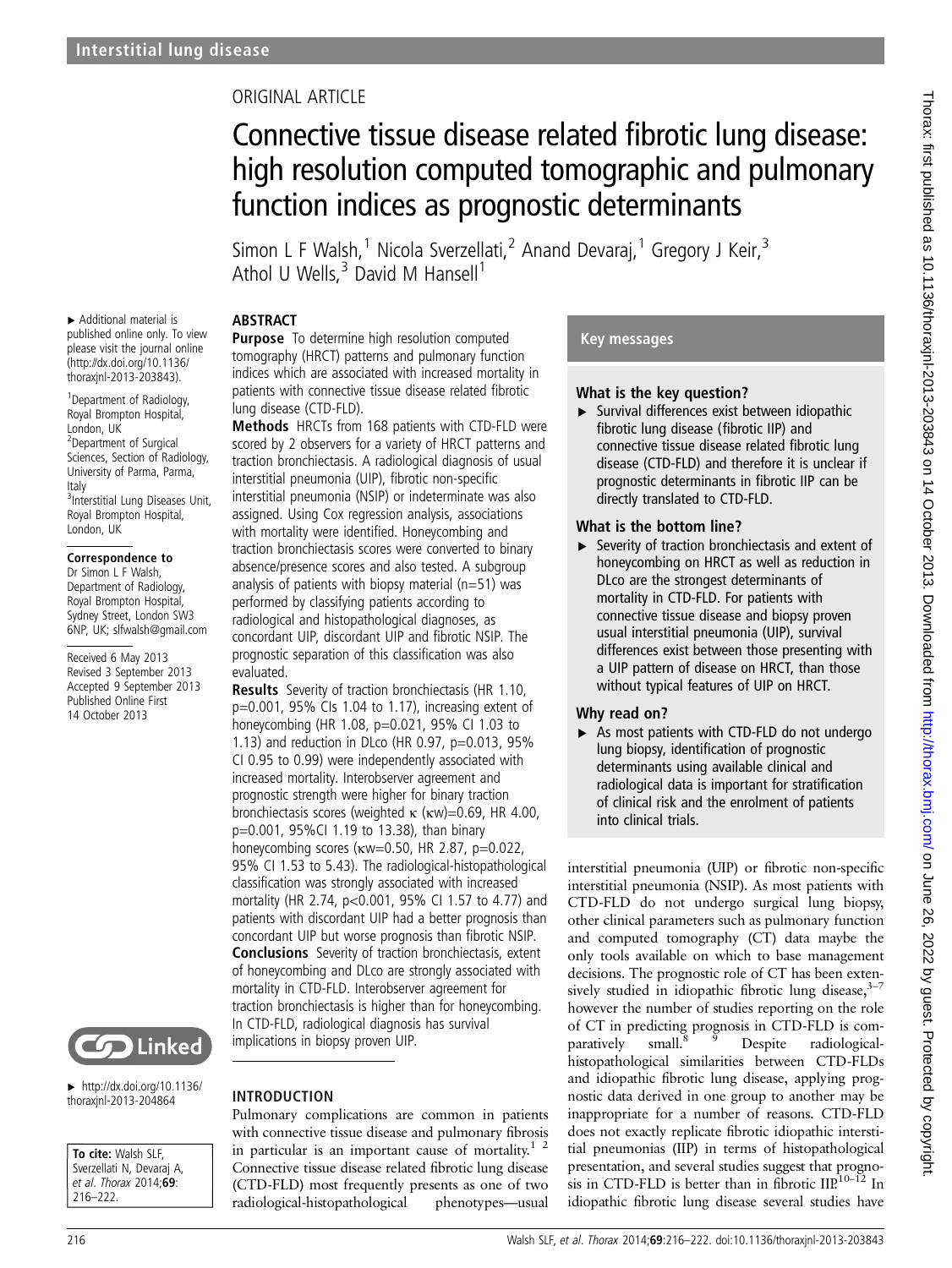reported on prognostic CT patterns, which are applicable to this group as a whole, that is, idiopathic pulmonary fibrosis (IPF) and fibrotic  $NSIP<sup>3</sup>$  13 An advantage of this approach is that prognosis can be predicted without the need to separate these two entities on CT, which can often be problematic.<sup>14</sup>

Until now, there are no studies which have evaluated the prognostic impact of CT patterns in a large group of patients with CTD-FLD. As individual CTD subsets often overlap clinically<sup>15</sup> and on  $CT^{16}$  and most frequently present as either UIP or fibrotic NSIP on CT, the identification of prognostic patterns applicable across a variety of CTDs would be clinically useful. The purpose of this study was to investigate high resolution computed tomography (HRCT) patterns that may predict prognosis in a variety of connective tissue diseases characterised by pulmonary fibrosis.

#### METHODS

#### Study population and clinical evaluation

Pulmonary function tests and HRCTs were clinically indicated in all cases, and for the purposes of retrospective examination of this data, informed patient consent was not required by the institutional review board. Patients who did not have a HRCT and lung function tests performed within three months of each other were excluded. The diagnosis of CTD-FLD was made following a clinical, radiological and when biopsy material was available, pathological review of the patient data using the relevant society's diagnostic criteria. $17-22$  The presence of pulmonary fibrosis was determined on HRCT by two radiologists of 9 years' and 25 years' experience, respectively.

A diagnosis of pulmonary arterial hypertension (PAH), if established by right heart catheterisation was also recorded. Survival period was calculated starting from the date of the baseline HRCT to the date of death, or in the case of survivors, to the last known point of contact. In cases where patients were lost to follow-up, status at the end of the study period was confirmed by contacting the respective family practitioners.

#### HRCT protocol and image evaluation

A detailed description of the HRCT protocol, scoring method and definitions of HRCT patterns can be found in the online repository. Briefly, two thoracic radiologists of 9 years' and 10 years' experience scored HRCTs for each patient on the extent of four interstitial patterns (ground glass opacification, reticulation, honeycombing and consolidation) and emphysema, at six levels. A traction bronchiectasis score was also assigned. Honeycombing was defined as air-filled cystic spaces with irregular walls deemed not representing traction bronchiectasis, and traction bronchiectasis was defined as irregular bronchial dilatation caused by surrounding retractile pulmonary fibrosis. Lastly, observers provided a radiological diagnosis for each case selecting from UIP, fibrotic NSIP and indeterminate. This radiological diagnosis was based upon current clinical guidelines.<sup>23</sup> Example scores with images are given in figures 1–3.

#### Pulmonary function tests

Spirometry ( Jaeger Master screen PFT, Carefusion, Warwick, UK), plethysmographic lung volumes ( Jaeger Master screen Body, Carefusion, Warwick, UK) and diffusion capacity for carbon monoxide (DLco) ( Jaeger Master screen PFT, Carefusion, Warwick, UK) were used to measure lung function according to established protocols. The following indices were recorded: FEV<sub>1</sub>, FVC, total lung capacity and single breath carbon dioxide diffusing capacity corrected for haemoglobin concentration (DLco). These values



Figure 1 Axial high resolution computed tomography image at the level of the carina in a patient with systemic sclerosis related fibrotic lung disease. There is subpleural fine reticulation. Consensed scores at this level were: total disease extent=20%, reticulation=100%. Traction bronchiectasis was grade=0.

were expressed as a percentage of the predicted values for the patient's age, sex and height.<sup>24</sup>

#### Statistical analysis

Data are given as means with SDs, medians with IQR, or as number of patients and percentage where appropriate. Statistical analyses were performed using STATA (V.12, StataCorp, College Station, Texas). The single determination SD was used to evaluate interobserver agreement for continuous variables (total interstitial disease extent, ground-glass opacification, fine and coarse reticulation, honeycombing, consolidation and emphysema). $25$  The weighted κ statistic ( $\kappa_w$ ) was used to evaluate interobserver agreement for categorical variables (traction bronchiectasis) and was categorised as follows: poor ( $0 \lt \kappa_{w} \leq 0.20$ ), fair ( $0.20 \lt \kappa_{w} \leq 0.40$ ), moderate (0.40< $\kappa_{\rm w} \le 0.60$ ), good (0.60< $\kappa_{\rm w} \le 0.80$ ) and excellent



Figure 2 Axial thin section computed tomography image 1cm below the dome of the right hemidiaphragm in a patient with mixed connective tissue disease fibrotic lung disease. There is patchy ground glass opacification and subpleural honeycombing, both containing areas of traction bronchiectasis. Consensed scores were at this level: total disease extent=85%, ground glass opacification=60%, honeycombing=40%. Traction bronchiectasis was grade=2 in both parenchymal patterns.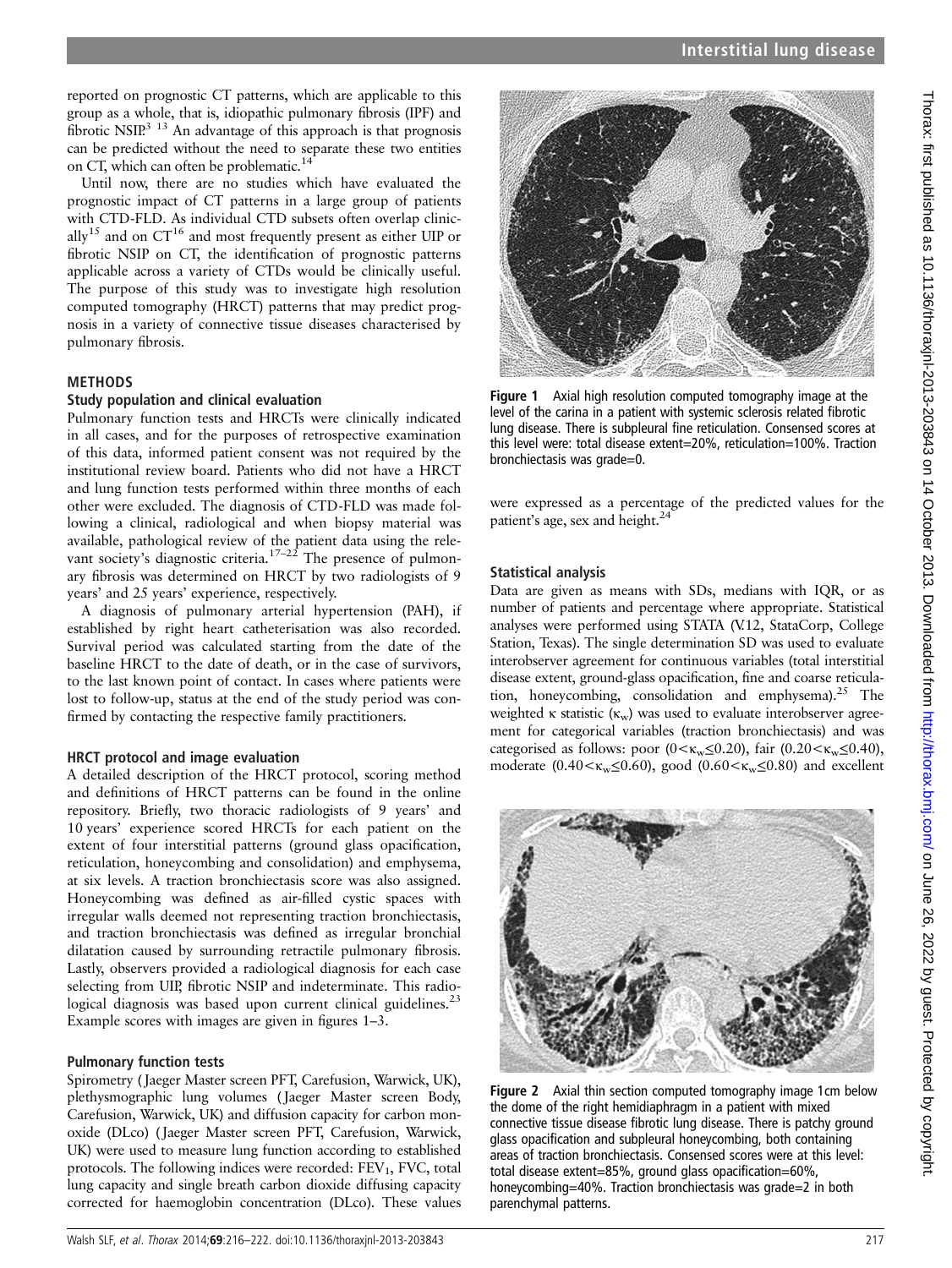

Figure 3 Axial thin section computed tomographic image in a patient with rheumatoid arthritis related fibrotic lung disease. There is diffuse ground glass opacification containing areas of marked traction bronchiectasis. Subpleural honeycombing is also present. Consensed scores at this level were: total disease extent=90%, ground glass opacification=80% and honeycombing=20%. Traction bronchiectasis was grade=3 within the ground-glass opacification in the right middle lobe and grade 2 in the honeycombing.

 $(0.80<\kappa_{\rm w}\leq1.00).^{25}$  Cox regression analysis was used to identify associations between mortality and HRCT variables and pulmonary function indices. One univariable model was built for total interstitial disease extent, traction bronchiectasis, each HRCT pattern score,  $FVC$ ,  $FEV<sub>1</sub>$  and  $DLoc$  and a single multivariable model was built using a backward elimination procedure for terms found statistically significant  $(p<0.05)$  on univariable analysis. The assumptions of linearity and proportional hazards were assessed by visual inspection of Martingale residuals and scaled Schoenfeld residuals.

#### RESULTS

A total of 205 patients were identified. Of these, 47 patients were excluded because: (1) on detailed evaluation of clinical data, a multidisciplinary diagnosis of CTD had not been secured (n=25) and (2) HRCT not performed within 3 months of lung function test ( $n=22$ ). The remaining 168 patients made up the study population. This group consisted of patients with a diagnosis of rheumatoid arthritis (RA, n=39), scleroderma (SScl, n=32), mixed connective tissue disease (MCTD, n=33), polymyositis (PM, n=33), systemic lupus erythematosus (SLE, n=17) and Sjögren's disease (n=14). Excluded patients did not differ significantly in terms of functional impairment from the final study population. Histopathological confirmation of the specific subtype of fibrosis (UIP/fibrotic NSIP) was available in 51 cases. During the study period, 48/168 patients died. Causes of death were documented as progression of their interstitial lung disease  $(n=44)$  and sepsis  $(n=3)$  and lung cancer  $(n=1)$ . Of the 120/168 remaining patients, 105 were confirmed as alive at the end of the study period by reviewing the clinical records. Fifteen patients were lost to follow-up but subsequently confirmed as alive at the end of the study period by contacting the respective patients' family practitioners.

Of the 168 patients enrolled in the study, 103 were female. The mean age at the time of presentation was 55.9 years (SD=10.9 years). Median follow-up time was 64 months  $IQR=38.4$ ). The median interval between HRCT and baseline

Table 1 Demographic data for the connective tissue disease related fibrotic lung disease (CTD-FLD) cohort (n=168), HRCT and selected pulmonary indices at time of CT

| Variable (n=168)                                                    | Value            |
|---------------------------------------------------------------------|------------------|
| Age at the time of the scan; years $\pm$ SD                         | $53.9 \pm 10.9$  |
| Gender; male/female                                                 | 65/103           |
| Follow-up; months $\pm$ SD,                                         | $64.3 \pm 31.8$  |
| Current smoker; n(%)                                                | 6(3.5)           |
| Ex-smoker; $n\%$                                                    | 60(35.7)         |
| Never smoker; n(%)                                                  | 102 (60.7)       |
| PA on RHC $*$ ; n(%)                                                | 20 (11.9)        |
| Total interstitial disease extent; mean±SD,                         | $28.5 \pm 19.6$  |
| Ground glass opacification; mean±SD                                 | $9.4 \pm 12.7$   |
| Reticulation; mean±SD                                               | $15.6 \pm 14.6$  |
| Honeycombing; mean $\pm$ SD                                         | $2.1 \pm 2.2$    |
| Consolidation; mean±SD                                              | $1.3 + 4.8$      |
| Traction bronchiectasis; mean±SD                                    | $4.5 + 4.5$      |
| Radiological diagnosis; UIP/fibrotic NSIP/indeterminate)            | 15/144/9         |
| $FEV_1$ ; % predicted                                               | $58.8 \pm 12.3$  |
| FVC; % predicted                                                    | $72.6 \pm 22.7$  |
| DLco; % predicted                                                   | $44.9 \pm 17.27$ |
| *PA on RHC-pulmonary arterial hypertension diagnosed at right heart |                  |

\*PA on RHC=pulmonary arterial hypertension diagnosed at right heart catheterisation. Total interstitial disease extent=sum of each of the individual HRCT patterns, except traction bronchiectasis, which was scored based upon severity within each interstitial pattern and summated (see online [supplementary appendix](http://thorax.bmj.com/lookup/suppl/doi:10.1136/thoraxjnl-2013-203843/-/DC1)). CTD-FLD, connective tissue disease related fibrotic lung disease; NSIP, non-specific interstitial pneumonia; UIP, usual interstitial pneumonia.

lung function was 6 days (IQR=1.0). There were 20 patients with an established diagnosis of pulmonary arterial hypertension  $(RA-FLD=2, SScI=10, MCTD=5, PM=3, SLE=0, Sjögren's$ disease=0). A summary of patient demographics, radiological scores and pulmonary function tests are given in table 1. Observer agreement for each of the HRCT patterns and traction bronchiectasis are shown in table 2. Interobserver agreement for radiological diagnosis assignment was good  $(\kappa_w=0.74)$ . Assigned diagnoses were fibrotic NSIP (85.7%, 144/168), indeterminate (5.3%, 9/168) and UIP (8.9%, 15/168). Patients assigned a radiological diagnosis of UIP had more extensive reticulation and honeycombing and more severe traction

Table 2 Interobserver agreement for HRCT parenchymal patterns expressed as the single determination SD for continuous variables and the weighted  $\kappa$  coefficient for categorical variables\* (n=168)

| Pattern                                                       | <b>Interobserver</b><br>variation |
|---------------------------------------------------------------|-----------------------------------|
| Total disease extent                                          | 1.0%                              |
| Ground-glass opacification                                    | 6.2%                              |
| Fine reticulation                                             | 0.1%                              |
| Coarse reticulation                                           | 8.8%                              |
| Honeycombing                                                  | 1.2%                              |
| Consolidation                                                 | 3.5%                              |
| Emphysema                                                     | 1.3%                              |
| Traction bronchiectasis*                                      | 0.61                              |
| Traction bronchiectasis absent/present*                       | 0.69                              |
| Honeycombing absent/present*                                  | 0.50                              |
| Radiological diagnosis* (UIP/Fibrotic NSIP/<br>Indeterminate) | 0.74                              |
| *denotes the categorical variables                            |                                   |

\*denotes the categorical variables.

NSIP, non-specific interstitial pneumonia; UIP, usual interstitial pneumonia.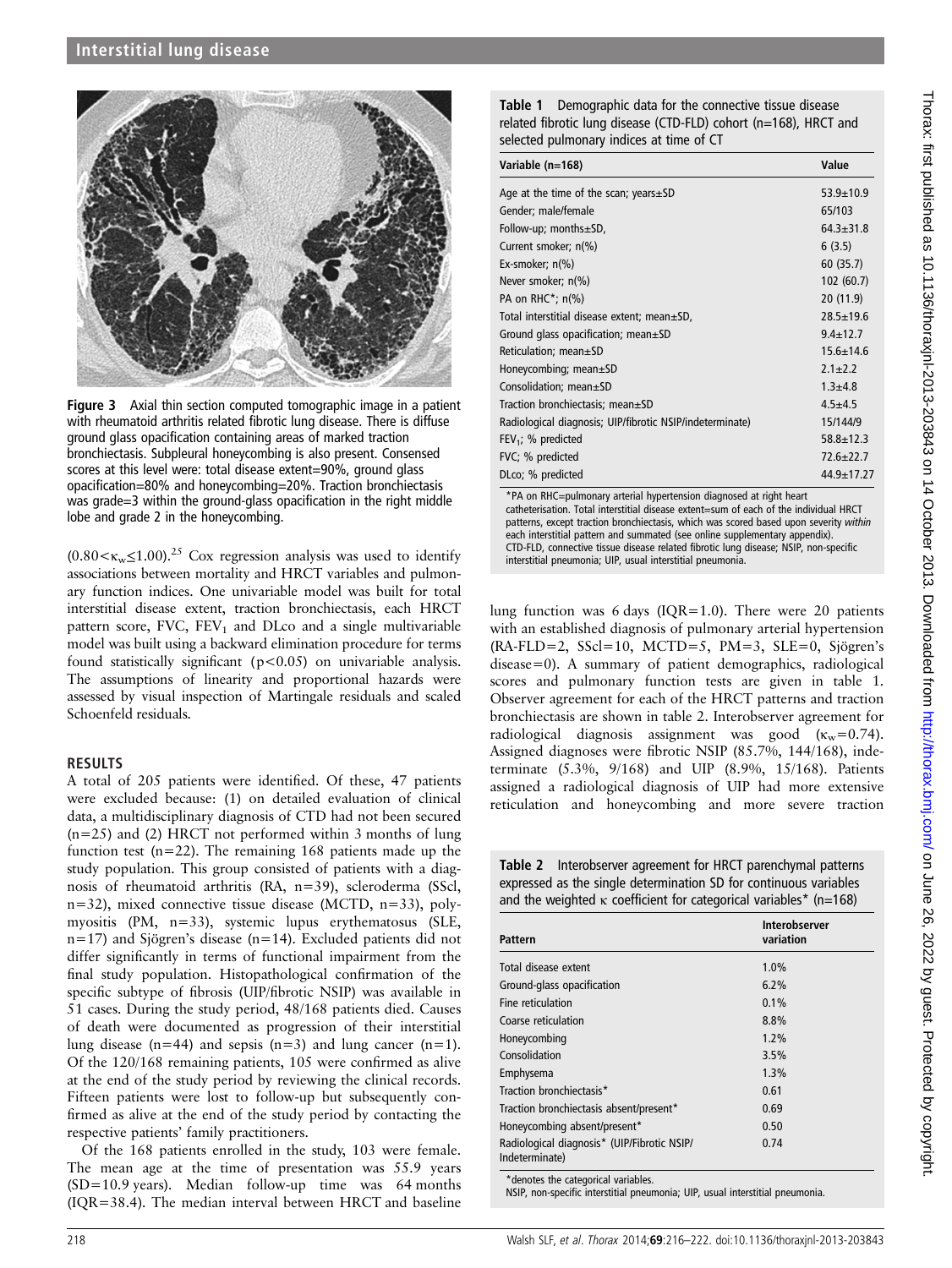|                                        | Radiological diagnosis=fibrotic |                 |                                                                                      |         |
|----------------------------------------|---------------------------------|-----------------|--------------------------------------------------------------------------------------|---------|
|                                        | $NSIP(n=144)$                   |                 | Radiological diagnosis=UIP ( $n=15$ ) Radiological diagnosis=indeterminate ( $n=9$ ) | p Value |
| Total interstitial disease extent      | $27.3 + 19.7$                   | $37.7 + 18.1$   | $31.0 \pm 18.4$                                                                      | 0.032   |
| Ground-glass                           | $10.0 + 13.2$                   | $3.7 + 6.9$     | $9.4 \pm 14.9$                                                                       | 0.681   |
| Reticulation                           | $16.7 \pm 12.7$                 | $25.7 \pm 14.6$ | $18.6 \pm 11.4$                                                                      | < 0.012 |
| Honeycombing                           | $0.2 + 0.2$                     | $7.5 \pm 2.8$   | $0.1 \pm 0.28$                                                                       | < 0.001 |
| Traction bronchiectasis                | $3.7 + 3.2$                     | $9.4 + 8.7$     | $4.9 + 3.1$                                                                          | < 0.001 |
| Consolidation                          | $1.4 + 4.8$                     | $1.6 + 1.3$     | $1.1 \pm 1.6$                                                                        | 0.843   |
| Honeycombing absent/present            | 141/3                           | 0/15            | 6/3                                                                                  |         |
| Traction bronchiectasis absent/present | 42/102                          | 0/15            | 1/8                                                                                  |         |

CTD-FLD, connective tissue disease related fibrotic lung disease; NSIP, non-specific interstitial pneumonia; UIP, usual interstitial pneumonia.

bronchiectasis when compared with patients assigned a diagnosis of fibrotic NSIP or deemed to have an indeterminate HRCT pattern of disease (table 3). Honeycombing was identified in 21 cases (RA=10, SScl=3, MCTD=4, PM=0, SLE=3, Sjögren's disease=1) and was the least frequent pattern identified overall. Traction bronchiectasis was identified in 125 cases  $(RA=33, SScI=22, MCTD=27, PM=26, SLE=8, Sjögren's$ disease=9). All 15 cases assigned a radiological diagnosis of UIP had honeycombing and traction bronchiectasis on HRCT.

On univariable analysis, ground glass opacification was the only parenchymal pattern, which was not associated with increased mortality (table 4). Radiological diagnosis was strongly associated with mortality (table 4, figure 4). On multivariable analysis, increasing severity of traction bronchiectasis, increasing extent of honeycombing and reduction in DLco independently associated with increased mortality (table 5). These results remained independently associated with increased mortality on subgroup analysis in patients with a radiological diagnosis of NSIP (and those with a radiological diagnosis of UIP (see online [supplementary appendix](http://thorax.bmj.com/lookup/suppl/doi:10.1136/thoraxjnl-2013-203843/-/DC1), table 1)). On the basis of these results, the continuous traction bronchiectasis scores and honeycombing scores for each patient were converted to a simple binary absence/presence score. Interobserver agreement for the absence/presence of traction bronchiectasis was good ( $\kappa_w$ =0.69) and for the absence/presence of honeycombing was moderate ( $\kappa_w$ =0.50). A multivariable analysis, substituting the continuous traction bronchiectasis and honeycombing scores for these binary scores again demonstrated that the binary scores and DLco were the only variables independently associated with increased mortality (traction bronchiectasis absent/ present=HR 4.00, p=0.001, 95% CI 1.19 to 13.38,

| <b>Table 4</b> Crude HRs for mortality according to HRCT and |
|--------------------------------------------------------------|
| pulmonary indices in CTD-FLD (n=168)                         |

| Variable                          | <b>HR</b> | 95% CI         | p Value |
|-----------------------------------|-----------|----------------|---------|
| Total interstitial disease extent | 1.02      | 1.01 to 1.04   | < 0.001 |
| Ground-glass opacification        | 0.99      | $0.97$ to 1.02 | 0.753   |
| Fine reticulation                 | 1.04      | 1.01 to $1.06$ | 0.001   |
| Coarse reticulation               | 1.06      | 1.01 to 1.11   | 0.014   |
| Honeycombing                      | 1.13      | 1.07 to 1.19   | < 0.001 |
| <b>Traction bronchiectasis</b>    | 1.10      | 1.05 to 1.15   | < 0.001 |
| Radiological diagnosis            | 4.37      | 2.20 to 8.62   | < 0.001 |
| FVC %predicted                    | 0.99      | 0.98 to 1.01   | 0.394   |
| $FEV1$ %predicted                 | 0.98      | 0.42 to 1.02   | 0.511   |
| DLco %predicted                   | 0.96      | 0.94 to 0.99   | < 0.001 |

CTD-FLD, connective tissue disease related fibrotic lung disease.

Walsh SLF, et al. Thorax 2014;69:216-222. doi:10.1136/thoraxjnl-2013-203843 219

honeycombing absent/present=HR 2.87, p=0.022, 95% CI 1.53 to 5.43, DLco=HR 0.97, p=0.013. 95% CI 0.95 to 0.99). The prognostic strength of these binary scores was preserved on subgroup analysis of the entire cohort with each CTD subgroup removed in turn, (see online [supplementary appendix](http://thorax.bmj.com/lookup/suppl/doi:10.1136/thoraxjnl-2013-203843/-/DC1), tables 2 and 3). Two further analyses were performed: first, all analyses were repeated after censoring of non-respiratory deaths  $(n=4)$ . Second, as vasculopathy with PAH may occur in patients with SScl (SScl-PAH) or SLE (SLE-PAH), which already confers a particularly poor prognosis, a second analysis of all variables was performed, censoring patients with SScl-PAH (n=10) or SLE-PAH (SLE-PAH=0). These analyses resulted in no appreciable changes in significance of predictors or magnitude of their impact on survival time estimates.

#### Subgroup analysis in patients with surgical lung biopsy data (n=51)

Patients with biopsy proven UIP (n=25) had more severe disease in terms of extent of disease as well as extent of reticulation, honeycombing and severity of traction bronchiectasis when compared with those with biopsy proven fibrotic NSIP  $(n=26)$  (table 6). Patients for whom a histopathological diagnosis was available were divided into four categories based upon a combination of the assigned radiological and established histopathological diagnoses; (1) radiological and histopathological diagnosis of UIP (n=13—concordant UIP), (2) radiological diagnosis of fibrotic NSIP or indeterminate, with histopathological diagnosis of UIP (n=12—discordant UIP) (3) radiological diagnosis of UIP or indeterminate, with histopathological diagnosis of NSIP (n=9, discordant NSIP) and (4) radiological and histopathological diagnosis of fibrotic NSIP (n=17, concordant NSIP) This radiological-histopathological distinction was strongly associated with increased mortality (HR 2.65, p<0.001, 95% CI 1.67 to 4.99). Patients with concordant UIP had the highest mortality, while concordant NSIP was associated with the lowest mortality. Discordant NSIP and discordant UIP were associated with lower mortality than those with concordant UIP, but greater mortality than those with concordant fibrotic NSIP (figure 5). Multivariable analysis demonstrated that severity of traction bronchiectasis (HR 1.07, p=0.001, 95% CI 1.01 to 1.13) and extent of honeycombing (HR 1.21,  $p=0.031$ , 95% CI 1.08 to 1.35) were the only independent variables independently associated with increased mortality in patients who underwent lung biopsy.

#### **DISCUSSION**

Our study has demonstrated three novel findings in patients with CTD-FLD. First, honeycombing and traction bronchiectasis are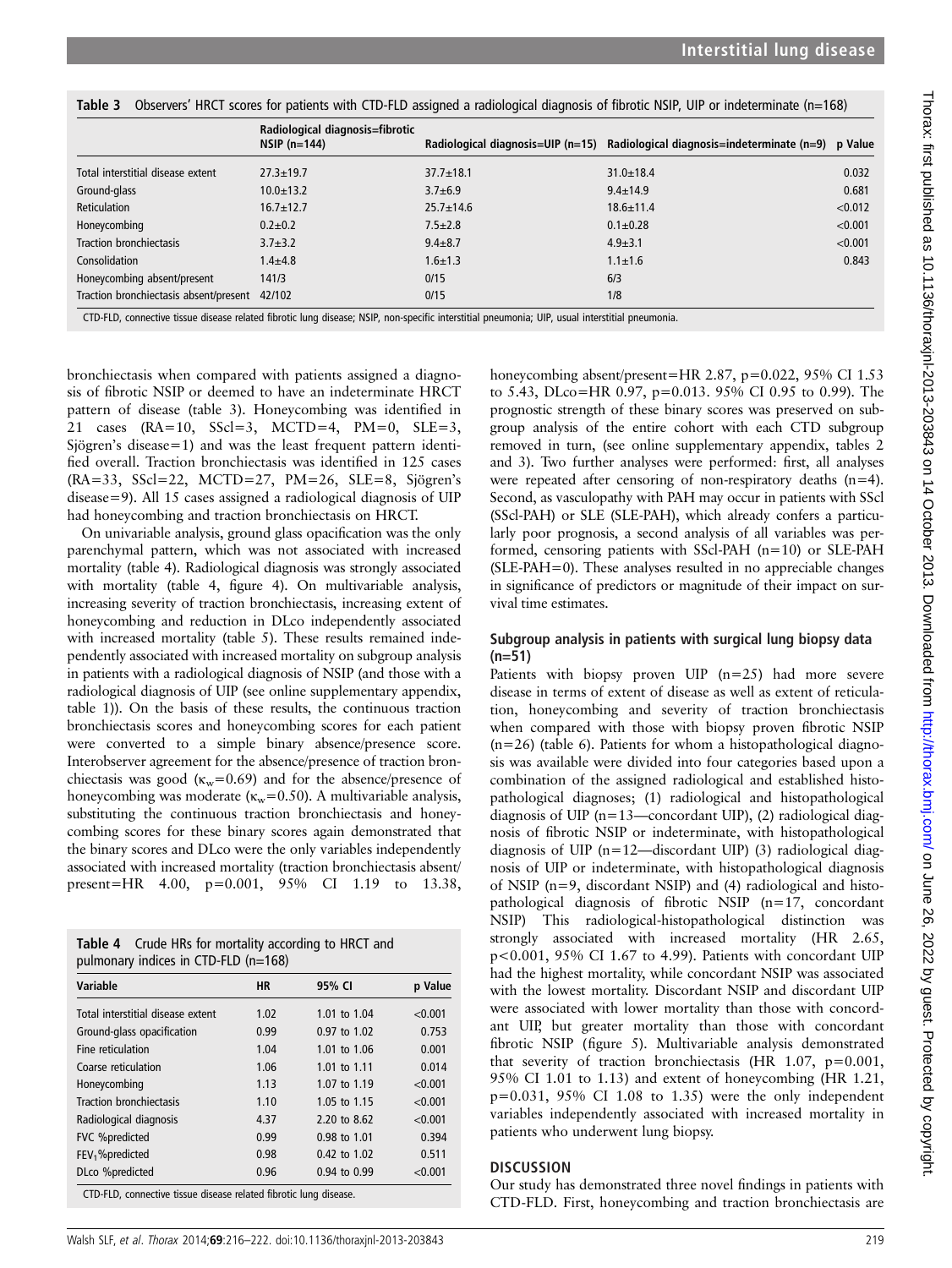



important HRCT predictors of mortality and traction bronchiectasis is the more powerful of the two. Second, the clinical utility of this finding is enhanced by the superior level of interobserver agreement associated with an absent/present determination for traction bronchiectasis when compared with the same determination for honeycombing. Lastly, our results suggest that in CTD-FLD, patients with a histopathological diagnosis of UIP, but discordant radiological features, have a more favourable prognosis when compared with those with radiological and histopathological UIP.

Although there is a paucity of data on HRCT patterns, which predict prognosis in CTD-FLD, several studies have identified prognostic HRCT patterns in the fibrotic (non-CTD related)  $IIPs<sup>4 5 7 26 27</sup>$  Many of these have demonstrated that increasing reticulation, honeycombing or a combination of both as a 'fibrosis' score, are associated with increasing mortality.<sup>4 5 7 26</sup> More recently, two studies have demonstrated that increasing severity of traction bronchiectasis also predicts increased mortality in fibrotic IIP.<sup>3 5</sup> Although it is generally accepted that the predominant histopathological patterns seen in CTD-FLD are UIP and fibrotic NSIP, for a number of reasons it is unclear if CT data derived from patients with idiopathic fibrotic lung disease can be directly applied to CTD-FLD. First, CTD-FLD does not exactly replicate idiopathic fibrotic lung disease on histopathological analysis. Fewer fibroblastic foci, prominent lymphoid germinal centres, lymphoplasmacytic infiltrates and distinctive

| <b>Table 5</b> Multivariable HRs for mortality according to HRCT and |
|----------------------------------------------------------------------|
| pulmonary indices in CTD-FLD (n=168)                                 |

| <b>Variable</b>                | HR   | 95% CI       | p Value |
|--------------------------------|------|--------------|---------|
| Honeycombing                   | 1.08 | 1.04 to 1.17 | 0.022   |
| <b>Traction bronchiectasis</b> | 1.10 | 1.02 to 1.13 | 0.001   |
| DLco %predicted                | 0.96 | 0.94 to 0.98 | 0.001   |
|                                | $-1$ |              |         |

CTD-FLD, connective tissue disease related fibrotic lung disease.

myofibroblast morphology are distinguishing features of CTD-FLD.<sup>10 11 28 29</sup> Second and most importantly, CTD-FLD appears to have a more favourable prognosis than fibrotic IIP.<sup>12 15 30</sup> Despite these differences, our study has shown that traction bronchiectasis and honeycombing are also important predictors of mortality in CTD-FLD.

The prognostic strength of traction bronchiectasis in our study is an important finding. Honeycombing is a cardinal fibrotic pattern on CT and most studies have focused the prognostic impact of this pattern<sup>4 26</sup> rather than traction bronchiectasis. However, the interobserver agreement for the identification of honeycombing is surprisingly poor,  $31^{32}$  best highlighted by Lynch et al who reported observer agreement levels for honeycombing among expert thoracic radiologists in a cohort of 315 patients with IPF as scarcely acceptable for clinical practice (weight κ coefficient of agreement no greater than  $0.31$ ).<sup>4</sup> More recently, Watadani et al specifically quantified interobserver agreement for the presence of honeycombing among a large group of thoracic and non-thoracic radiologists as moderate (weighted κ coefficient of agreement=0.40-0.58).<sup>33</sup> Disagreement was in most cases due to the presence of subpleural pathology mimicking honeycombing such as traction bronchiolectasis, paraseptal emphysema and subpleural cysts. These findings raise doubts as to whether honeycombing can always be relied upon as a prognostic CT pattern in routine clinical practice. The results of our study support those of others confined to  $IIPs<sup>3-5-9</sup>$  and suggest that traction bronchiectasis may be a superior alternative CT sign for prognostication purposes in the CTD-FLDs

Clinical applicability is an important consideration in a study of this kind. The continuous traction bronchiectasis and honeycombing scores are not easily applied to clinical practice and this led to the testing of a simplified binary absent/present score of these two patterns. Our study shows that simply the presence of traction bronchiectasis was a significantly more powerful prognostic index than the presence of honeycombing. Importantly, determining the absence or presence of traction bronchiectasis had a higher level of observer agreement than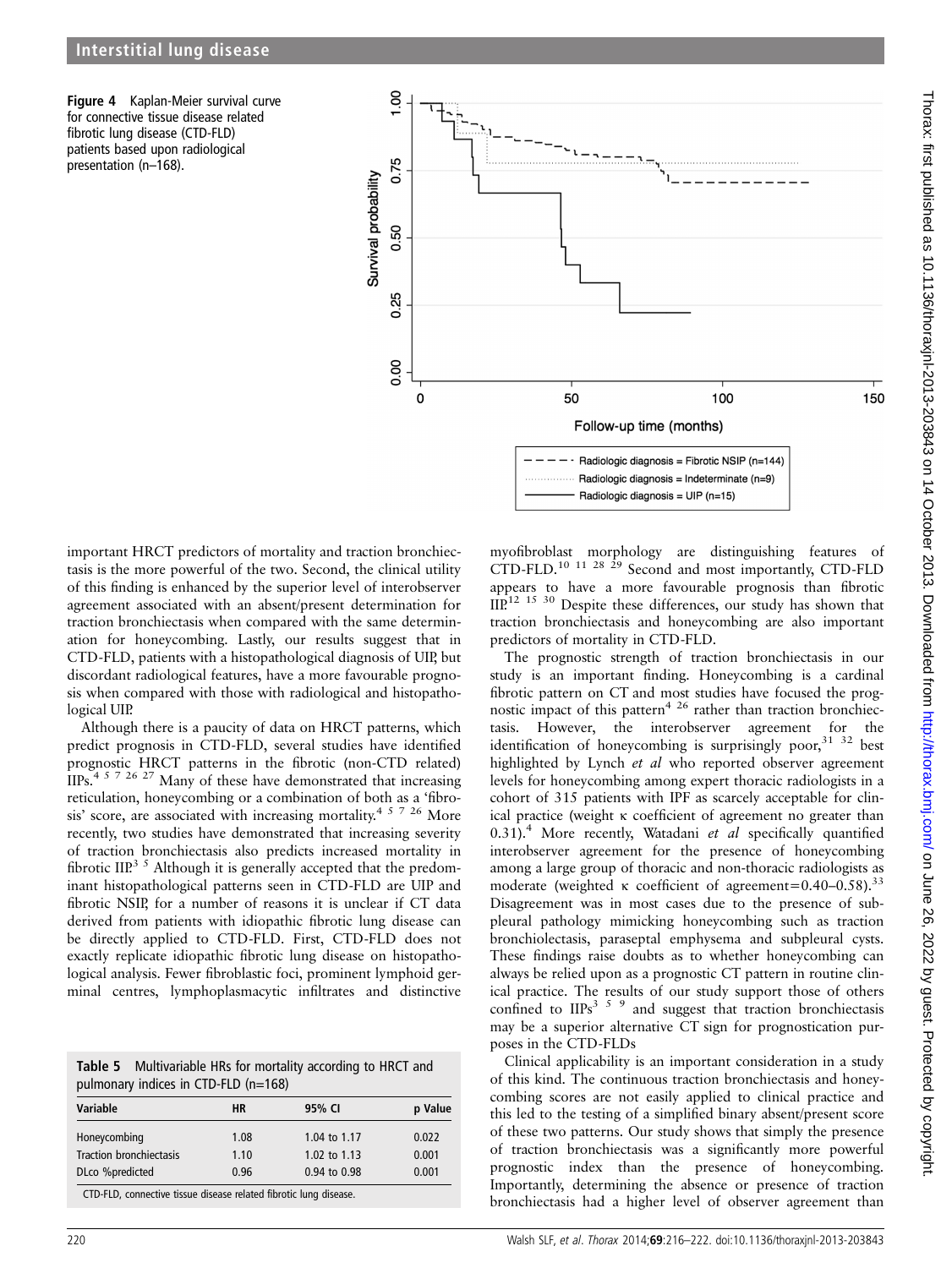|                                               | Biopsy diagnosis=fibrotic NSIP (n=26) | Biopsy diagnosis=UIP (n=25) | p Value |
|-----------------------------------------------|---------------------------------------|-----------------------------|---------|
| Radiological diagnosis given as fibrotic NSIP | 17                                    | 10                          |         |
| Radiological diagnosis given as UIP           |                                       | 13                          |         |
| Radiological diagnosis given as indeterminate |                                       |                             |         |
| Total interstitial disease extent             | $27.7 \pm 19.4$                       | $39.4 \pm 15.9$             | 0.011   |
| Ground-glass                                  | $9.4 \pm 13.2$                        | $7.7 \pm 11.6$              | 0.684   |
| Reticulation                                  | $15.4 \pm 13.4$                       | $26.4 \pm 12.9$             | < 0.009 |
| Honeycombing                                  | $0.3 + 1.1$                           | $4.3 \pm 7.4$               | < 0.004 |
| Traction bronchiectasis                       | $4.3 \pm 2.9$                         | $8.9 \pm 7.0$               | 0.003   |
| Consolidation                                 | $1.4 + 3.2$                           | $1.8 + 6.3$                 | 0.387   |

Table 6 Observers' radiological diagnoses and HRCT scores in patients with CTD-FLD and fibrotic NSIP or UIP on bionsy (n=51)

determining the absence or presence of honeycombing. In addition, the strength of these observations was preserved when each CTD individually was removed in turn, suggesting that they are applicable to all CTD-FLD regardless of the histopathological subtype of pulmonary fibrosis.

Current guidelines for the diagnosis of definite UIP on HRCT specify among other radiological criteria, that honeycombing, with or without traction bronchiectasis must be present.<sup>34</sup> It is therefore not surprising that all patients assigned a radiological diagnosis of UIP had honeycombing on HRCT. This also explains why radiological diagnosis was a strong predictor of mortality on univariable analysis, but failed to independently predict mortality once honeycombing was accounted for. Flaherty et al demonstrated that HRCT adds prognostic information to the histopathological classification of idiopathic fibrotic lung disease into IPF and idiopathic fibrotic  $NSIP<sup>27</sup>$  In that study, patients with confirmed UIP on histopathology, but an indeterminate or fibrotic NSIP pattern on HRCT, had a more favourable prognosis than patients with radiologicalhistopathological concordant IPF. In our study, we have shown for the first time that this also holds true for patients with CTD-FLD and suggests an important prognostic role for HRCT, even when UIP has been confirmed on biopsy specimen.

Furthermore, it suggests that for patients without a definite UIP pattern on HRCT, lung biopsy may be needed to provide accurate prognostic information.

We did not censor patients dying from causes other than their respiratory disease, as it has be argued that 'all-cause mortality' is a more clinically meaningful end point for outcome studies.<sup>35</sup> If only patients whose death was directly related to their CTD-FLD were included, then the results of our study would only be applicable to patients who die directly as a result of their pulmonary disease, meaning that our results could not be applied to patients in clinical practice. Nevertheless, to assess the impact of non-respiratory deaths on our findings, we repeated the analysis, censoring death from other causes. This resulted in no appreciable changes in significance of predictors or magnitude of their impact on survival time estimates.

Not all patients included in this study underwent surgical lung biopsy to obtain a histospecific diagnosis. However, the central aim of this study was 'intention to prognosticate' in patients with a variety of connective tissue diseases and evidence of pulmonary fibrosis on HRCT. As most patients with CTD-FLD do not undergo lung biopsy for diagnostic confirmation, exclusion of these patients from the study would introduce significant selection bias and make our conclusions inapplicable to the majority